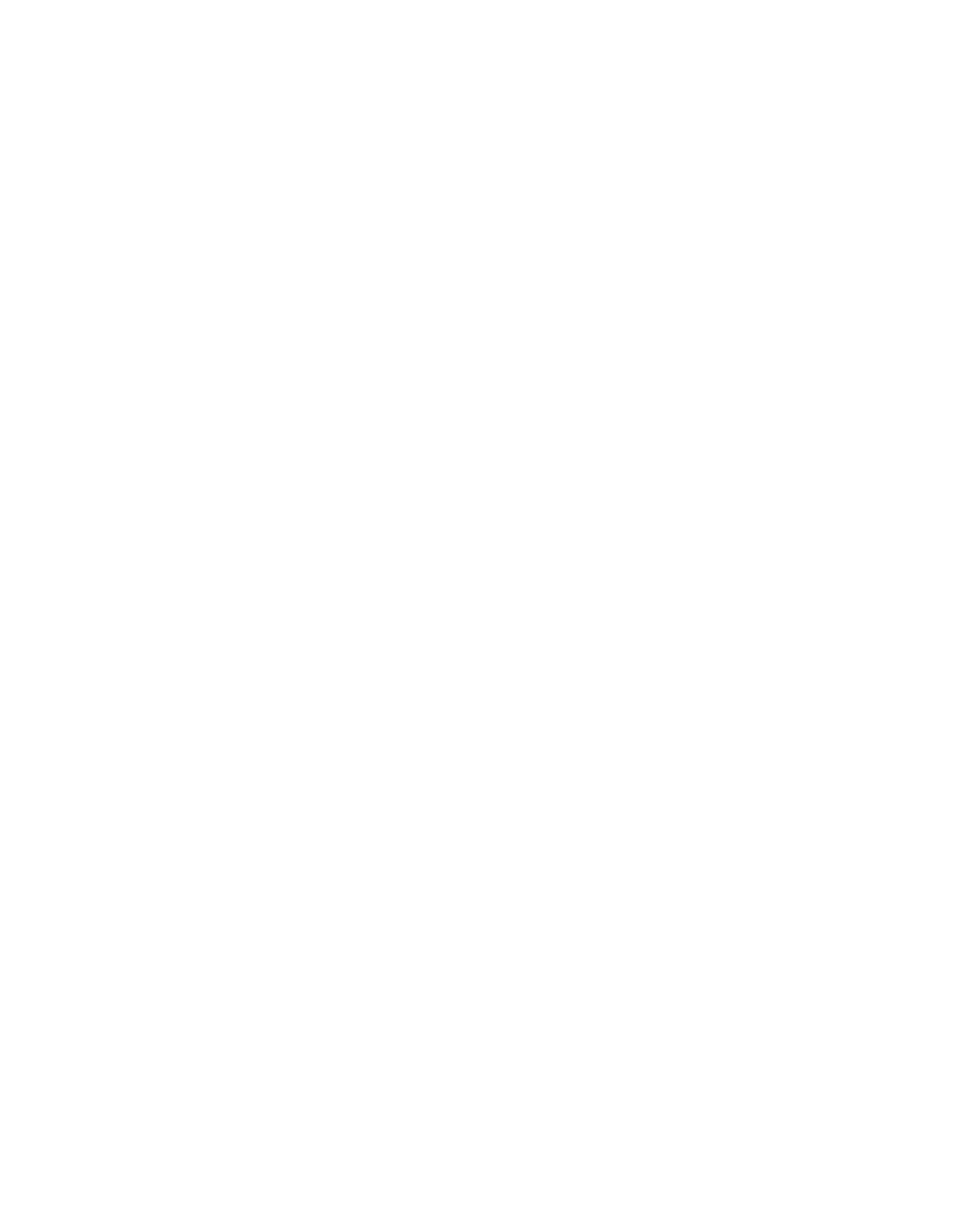1. Find the limit.

$$
\lim_{n \to \infty} \frac{2n + \cos(3n)}{3n + \sin(2n)}
$$

A.) 0 B.) 1 C.)  $\cos(3)/\sin(2)$  D.)  $2/3$  E.)  $3/2$  F.) no limit exists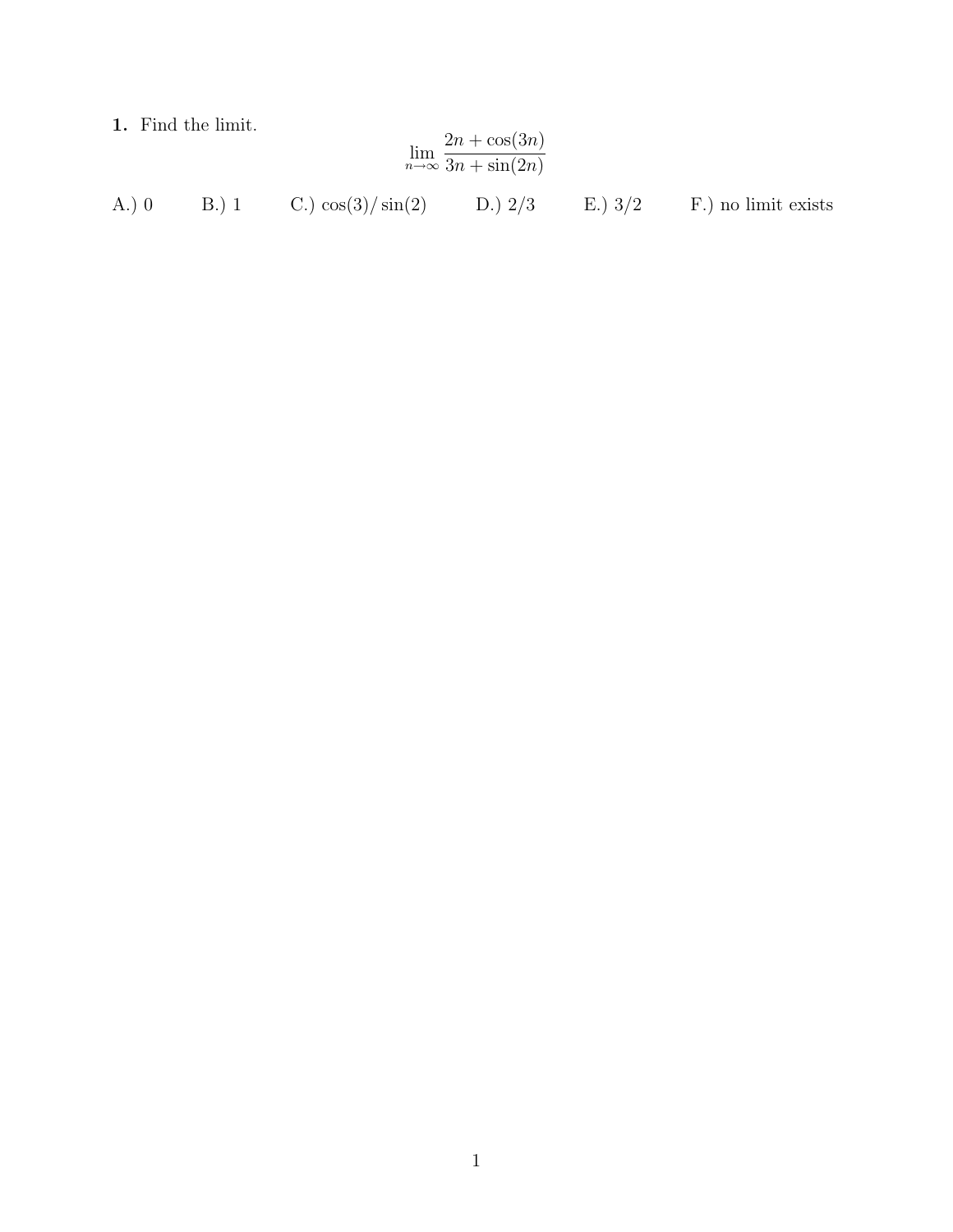2. Find the volume of the solid obtained by rotating the region bounded by the curves

 $y=e^{x^2}$ and  $y = 0$  and  $x = 0$  and  $x = 2$ about the y-axis.

A.)  $4\pi e^4$  B.)  $2\pi e^4$  C.)  $2\pi (e^4 - 1)$  D.)  $\pi (e^4 - 1)$  E.)  $\pi \sqrt{ }$  $\overline{e}$  F.)  $\pi e$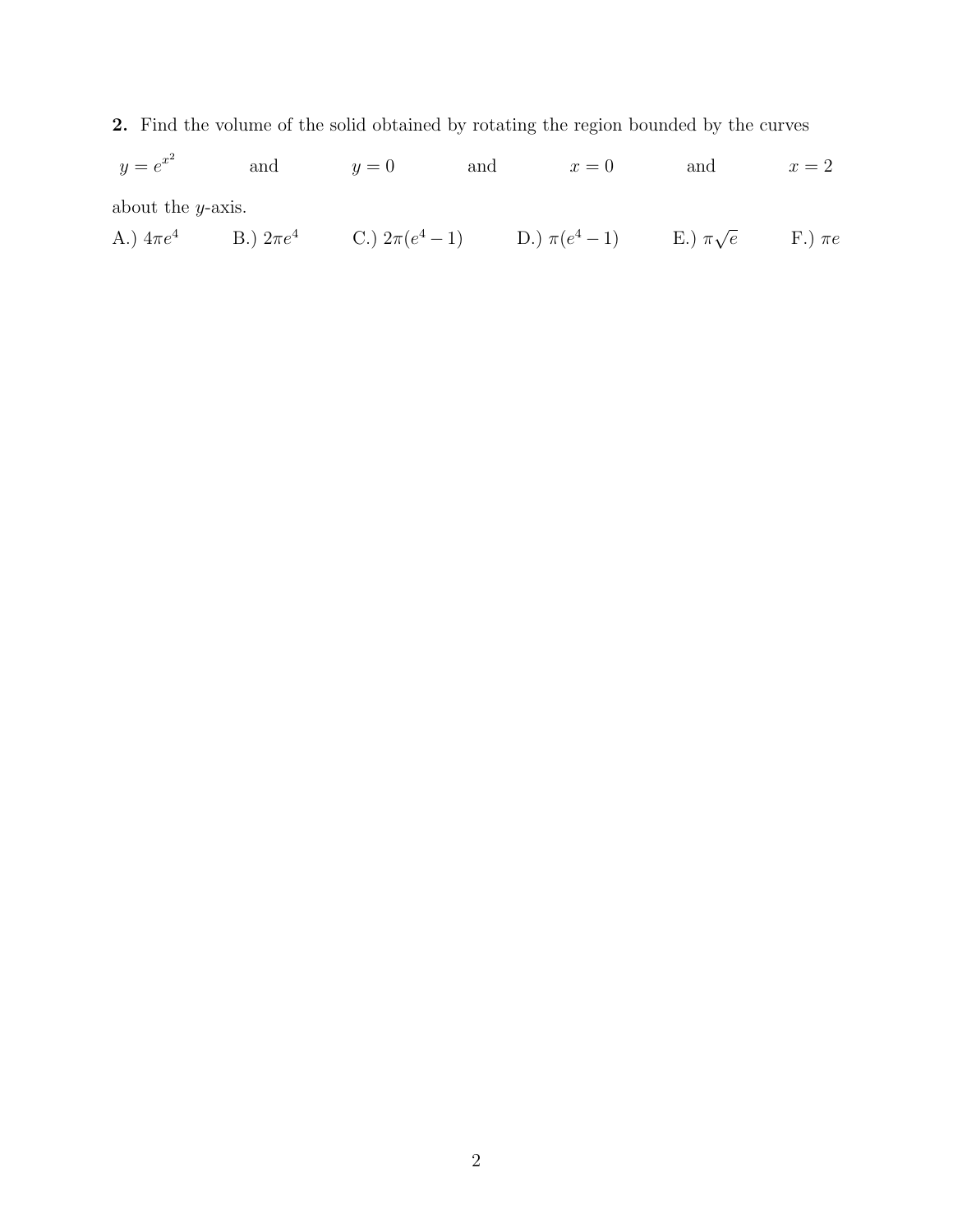3. Find an equation of the tangent to the curve

$$
x = 2(t - \sin t),
$$
  $y = 2(1 - \cos t)$ 

at the point

$$
(x,y) = \left(\frac{2\pi}{3} - \sqrt{3}, 1\right).
$$

A.) 
$$
y = \frac{\sqrt{3}}{4}x + \frac{7}{4} - \frac{\pi}{6}\sqrt{3}
$$
  
\nB.)  $y = \frac{\sqrt{3}}{3}x + 2 - \frac{2\pi}{9}\sqrt{3}$   
\nC.)  $y = \frac{\sqrt{3}}{2}x + \frac{5}{2} - \frac{\pi}{3}\sqrt{3}$   
\nD.)  $y = \sqrt{3}x + 4 - \frac{2\pi}{3}\sqrt{3}$   
\nE.)  $y = 2\sqrt{3}x + 7 - \frac{4\pi}{3}\sqrt{3}$   
\nF.)  $y = 3\sqrt{3}x + 10 - 2\pi\sqrt{3}$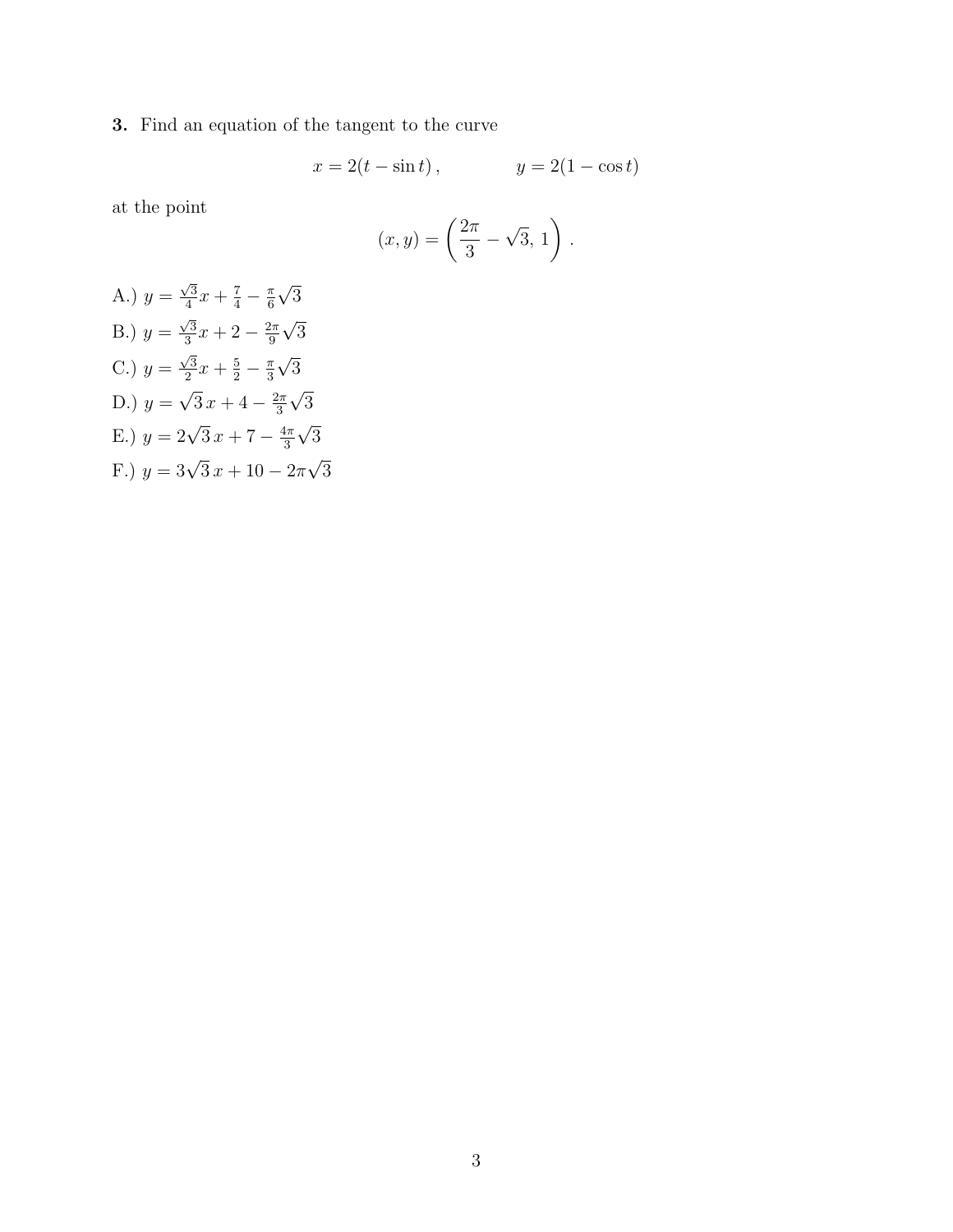4. Determine the interval of convergence for the power series

$$
\sum_{n=1}^{\infty} \frac{(x-2)^n}{n3^n}.
$$

A.)  $[-1, 3)$ B.)  $(-1, 3]$ C.)  $[-1, 5)$ 

- D.)  $(-1, 5]$
- E.) [3, 5)
- F.) (3, 5]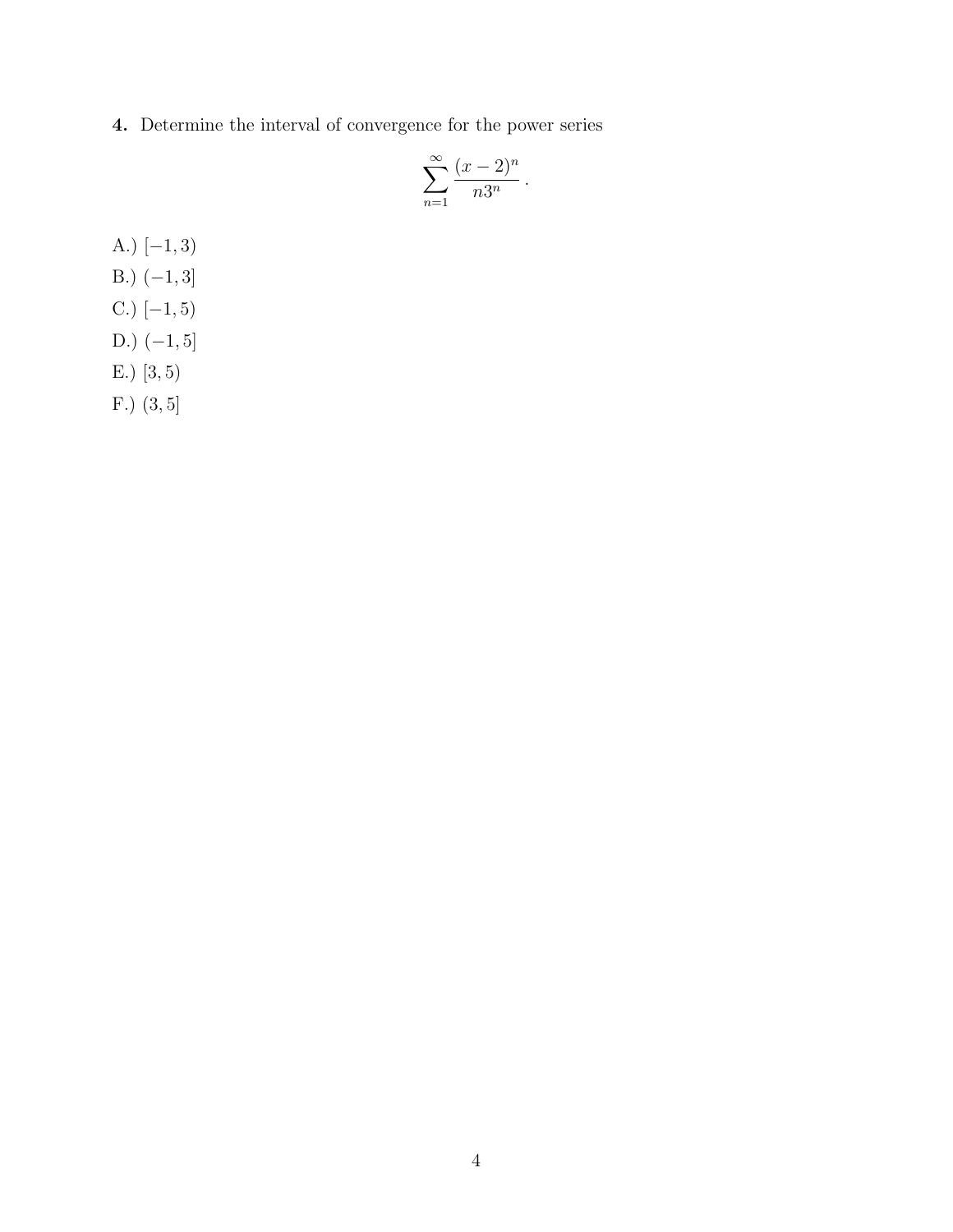5. Find the area of the region enclosed by the curves

 $y = e^x$  and  $y = e^{-x}$  and  $x = 2$ . A.)  $3-e$  B.)  $-1+2\ln 2$  C.)  $e^2-e^{-2}$  D.)  $e^2-1$  E.)  $5-e^{-2}$  F.)  $e^2+e^{-2}-2$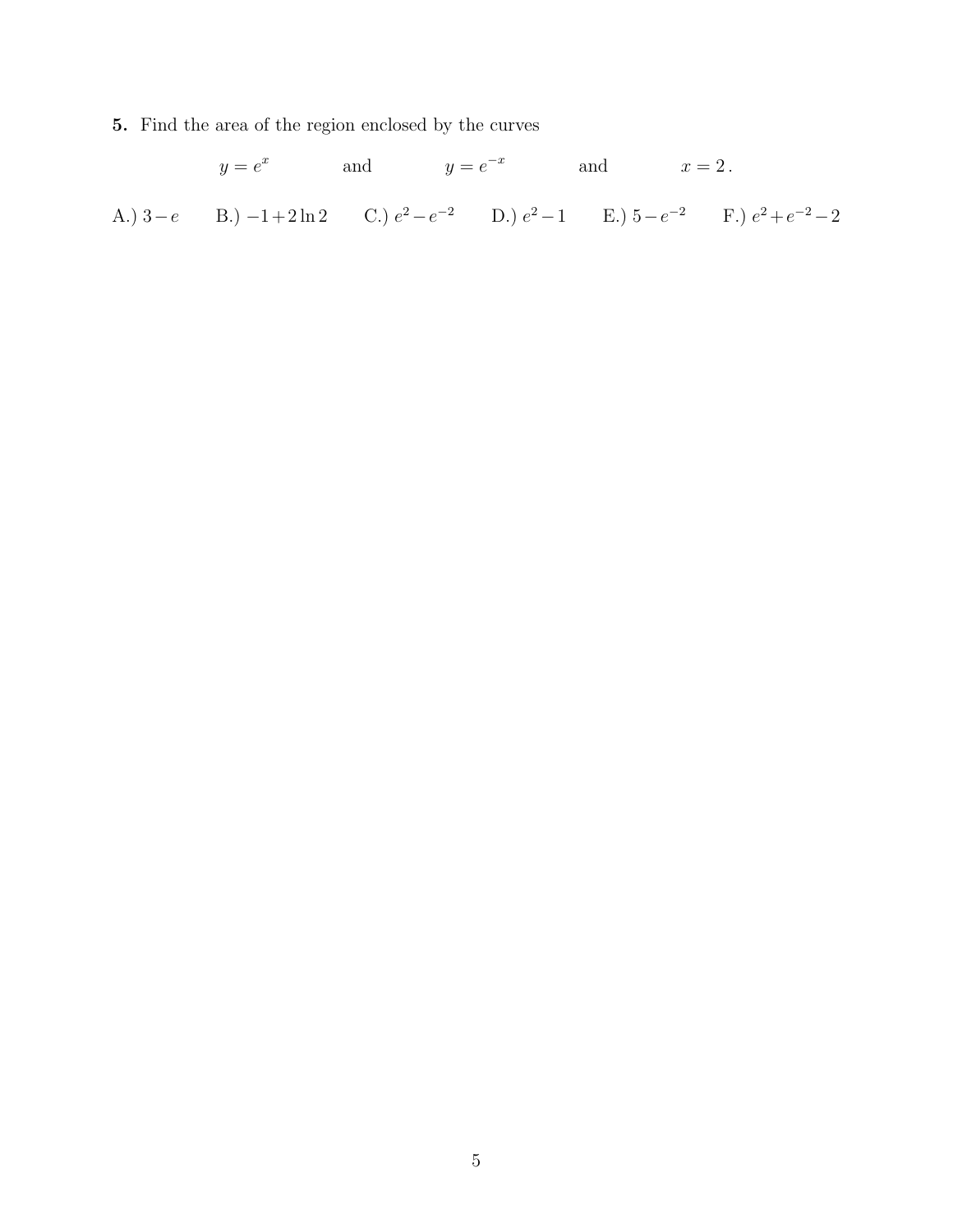6. Find the first five terms of the Maclaurin series for

$$
f(x) = \frac{x}{1 - x^3} \, .
$$

A.)  $1 + x + x^2 + x^3 + x^4 + \cdots$ B.)  $1 + x^3 + x^6 + x^9 + x^{12} + \cdots$ C.)  $x + x^4 + x^7 + x^{10} + x^{13} + \cdots$ D.)  $x^3 + x^4 + x^5 + x^6 + x^7 + \cdots$ E.)  $x^3 + x^6 + x^9 + x^{12} + x^{15} + \cdots$ F.)  $x + x^2 + x^3 + x^4 + x^5 + \cdots$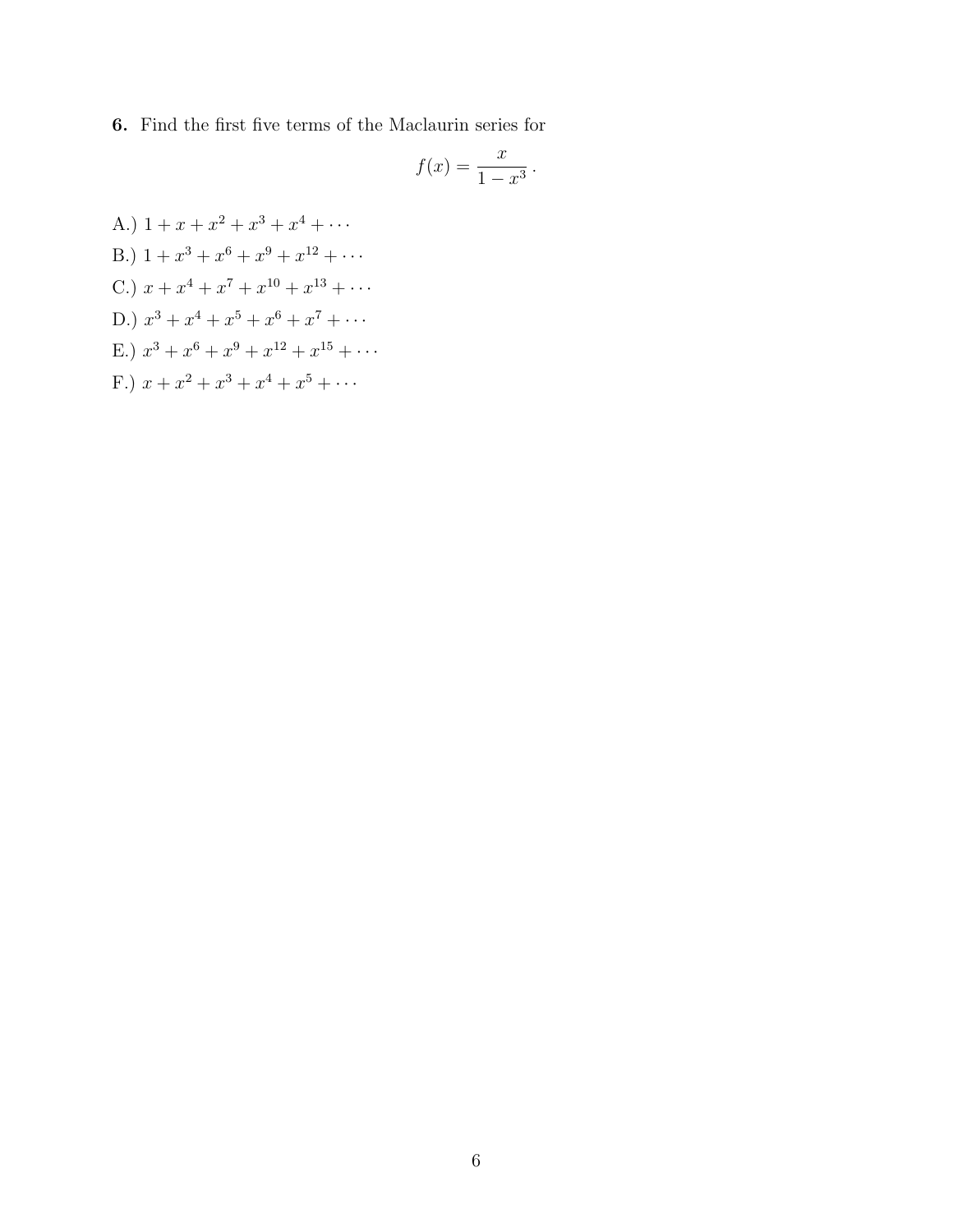7. Evaluate the integral.

A.) 0  
\nB.) 2/3  
\nC.) 1  
\nD.) 3/2  
\nE.) ln(2  
\nF.) 
$$
\frac{3}{2}
$$
ln(2)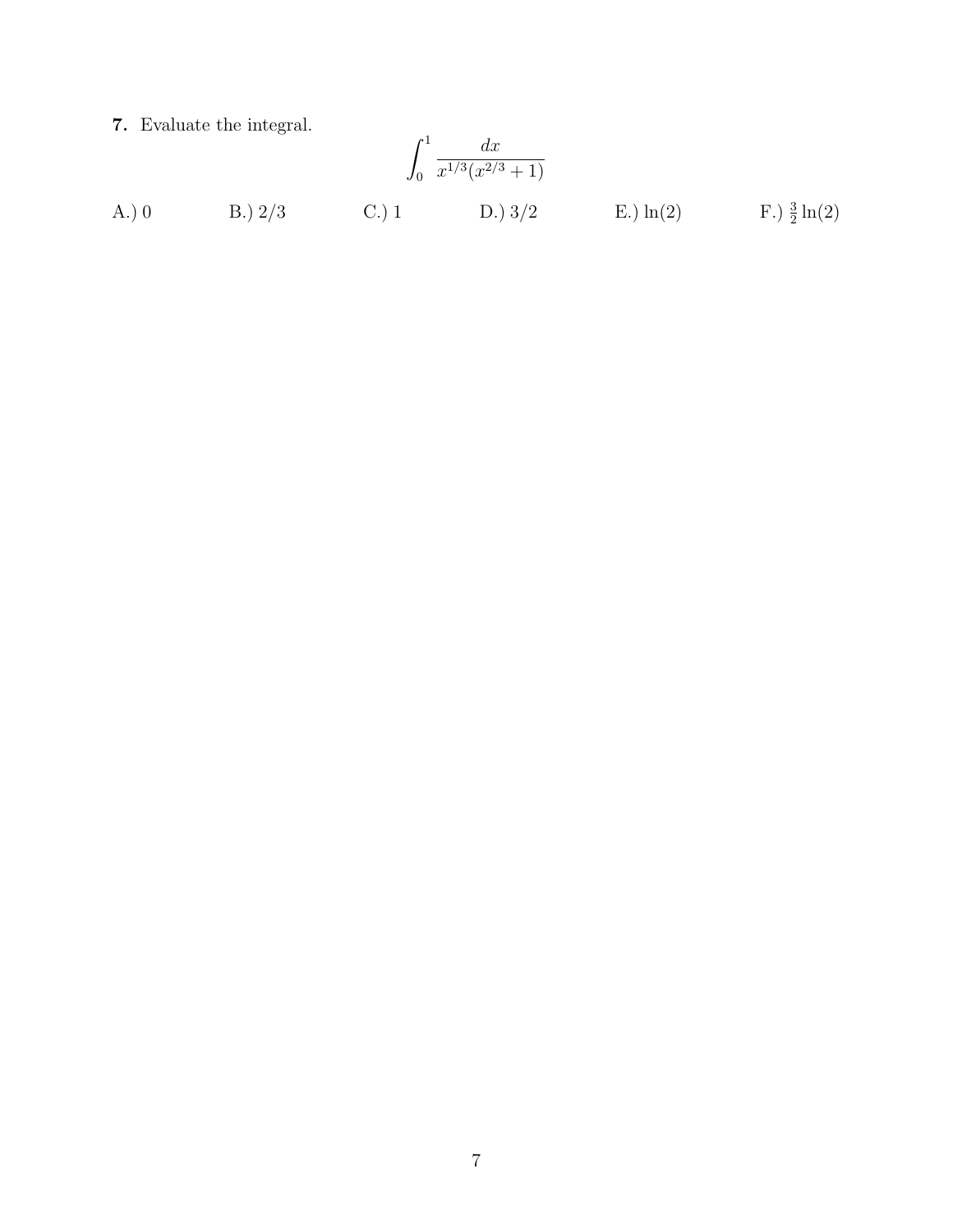8. Determine whether the series is convergent or divergent. If the series is convergent, find its sum.  $\,$ 

$$
\sum_{n=0}^{\infty} e^{-3n}
$$

A.) 
$$
\frac{1}{e-1}
$$
 B.)  $\frac{e}{e-1}$  C.)  $\frac{1}{1-e^3}$  D.)  $\frac{1}{e^3-1}$  E.)  $\frac{e^3}{e^3-1}$  F.) divergent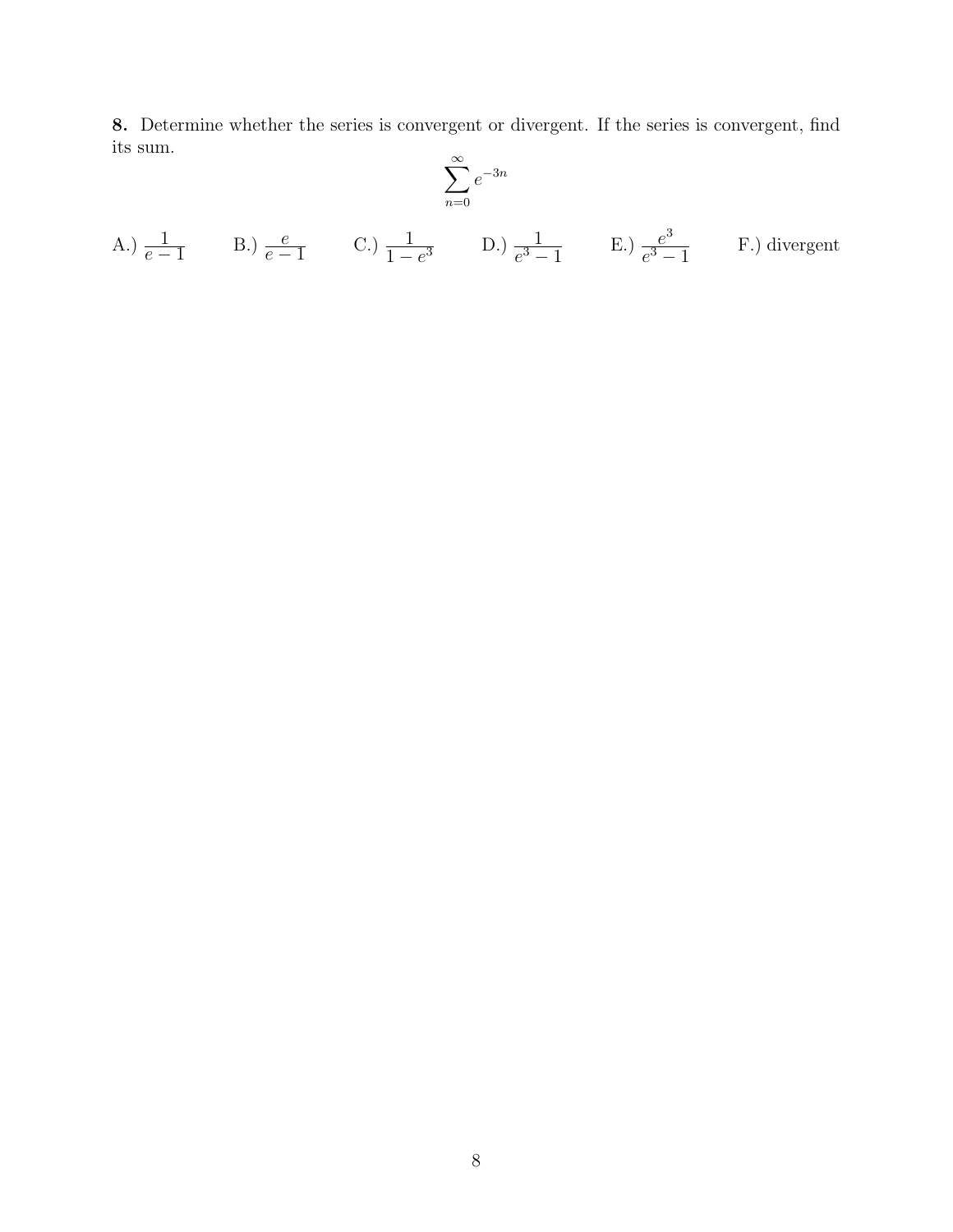9. Consider the following two series:

$$
\sum_{n=2}^{\infty} \frac{(-1)^n}{n \ln n}
$$
 and 
$$
\sum_{n=2}^{\infty}
$$

 $(-1)^n$ ne<sup>n</sup>

Which of the following is true?

- A.) both series are absolutely convergent
- B.) both series are conditionally convergent
- C.) both series are divergent
- D.) one series is absolutely convergent, and one series is conditionally convergent
- E.) one series is absolutely convergent, and one series is divergent
- F.) one series is conditionally convergent, and one series is divergent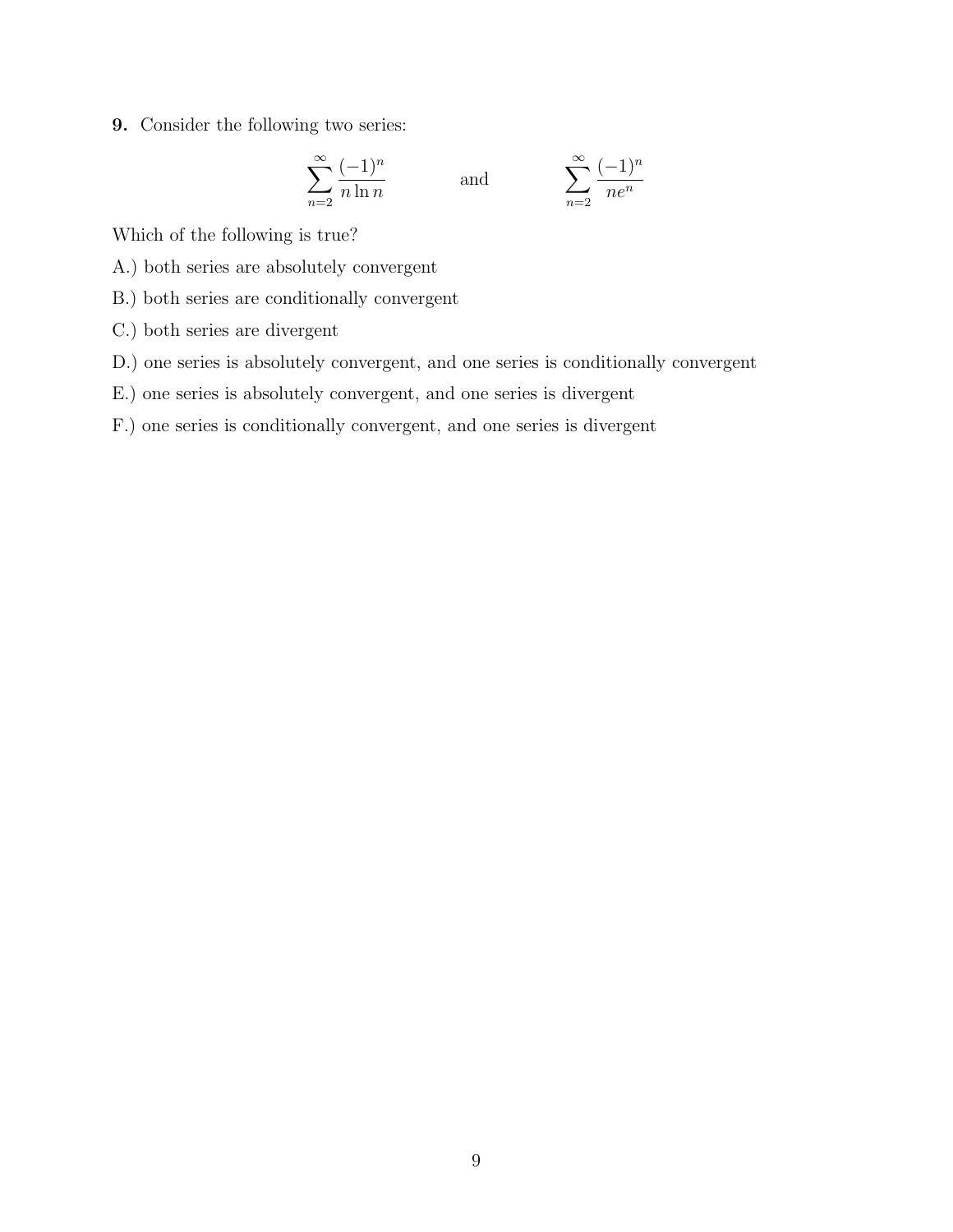10. Find the volume of the solid obtained by rotating the region bounded by the curves

 $y=e^x$ and  $y = 0$  and  $x = 0$  and  $x = 1$ about the y-axis.

A.)  $2\pi e$  B.)  $2\pi$  C.)  $2\pi(e-1)$  D.)  $\pi e$  E.)  $\pi$  F.)  $\pi(e-1)$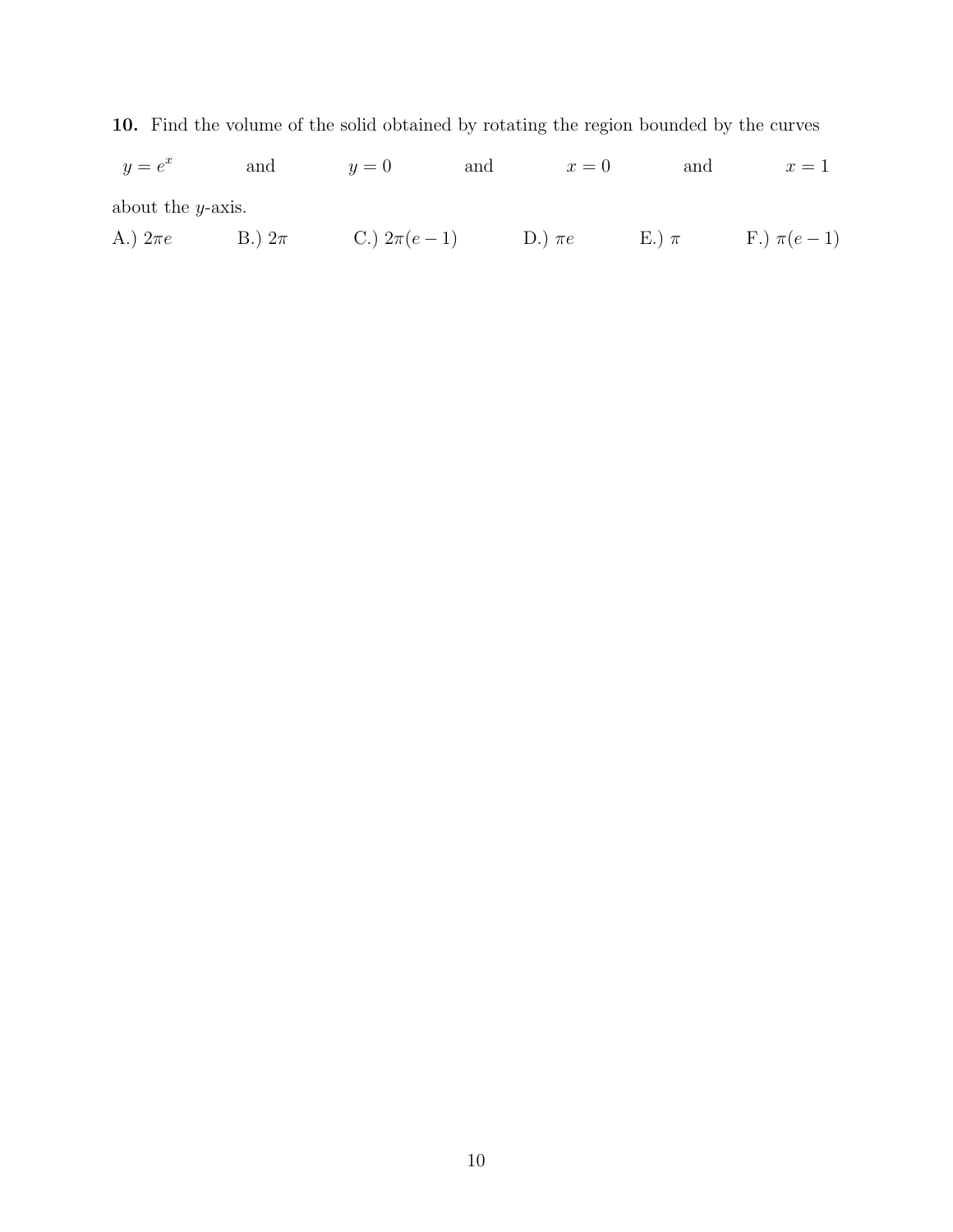11. Evaluate the integral.

$$
\int_3^4 \frac{4}{x^2 - 4} \, dx
$$

A.)  $\ln(12/5)$  $B.) ln(5/3)$ C.)  $ln(1/3)$ D.)  $4\ln(7)$ E.)  $\ln(4/3)$ F.)  $\ln(2/15)$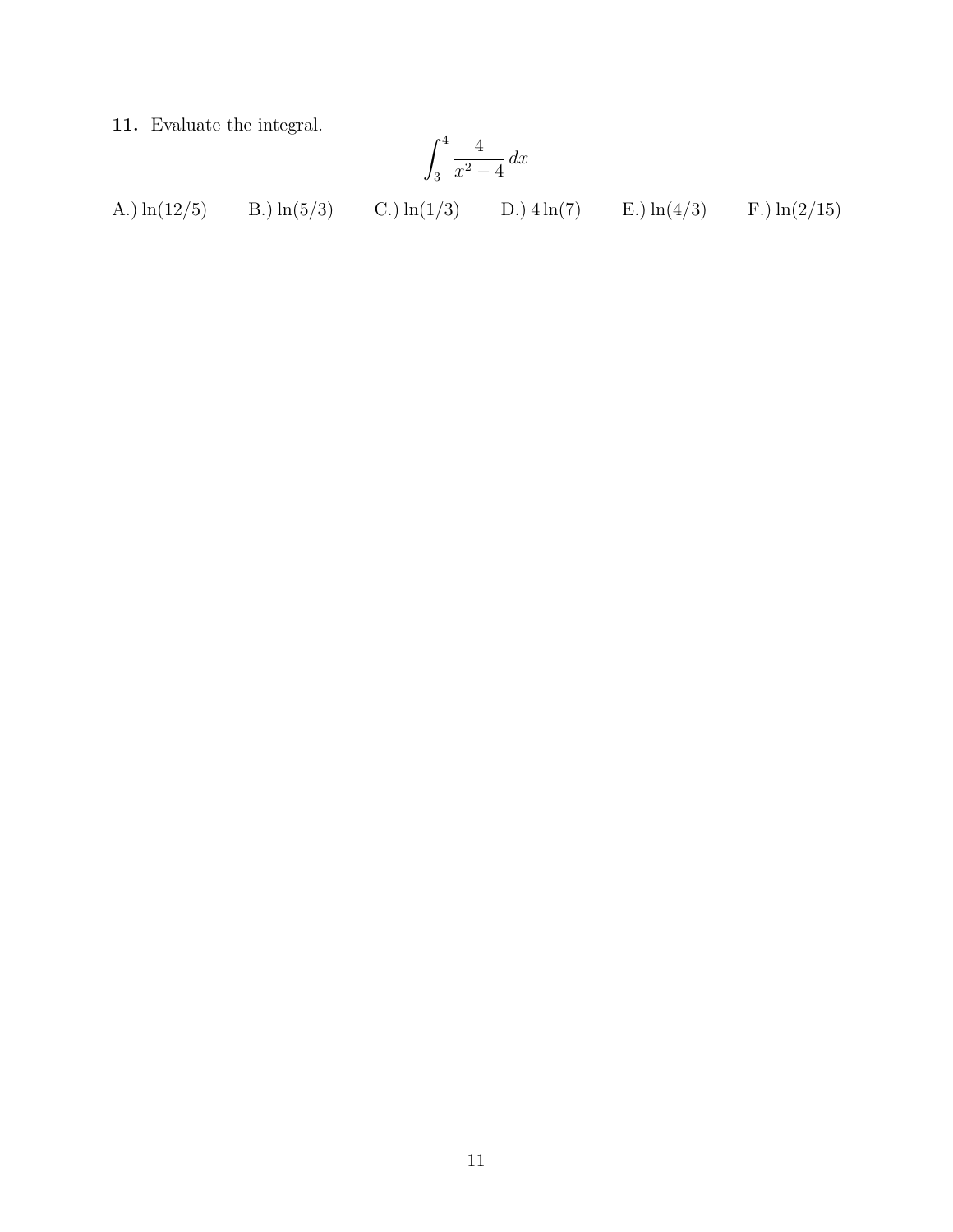12. Find the area of the surface obtained by rotating the curve

$$
y = 2x^2 + 1
$$
,  $3 \le y \le 9$ 

about the y-axis.

A.) 
$$
\frac{\pi}{48}(65\sqrt{65} - 1)
$$
  
\nB.)  $\frac{2\pi}{3}(5\sqrt{5} - 1)$   
\nC.)  $\frac{\pi}{12}(17\sqrt{17} - 5\sqrt{5})$   
\nD.)  $\frac{\pi}{24}(65\sqrt{65} - 17\sqrt{17})$   
\nE.)  $\pi\left(\frac{99}{10} - \frac{5\sqrt{5}}{6}\right)$   
\nF.)  $\frac{2\pi}{3}(5\sqrt{5} - 2\sqrt{2})$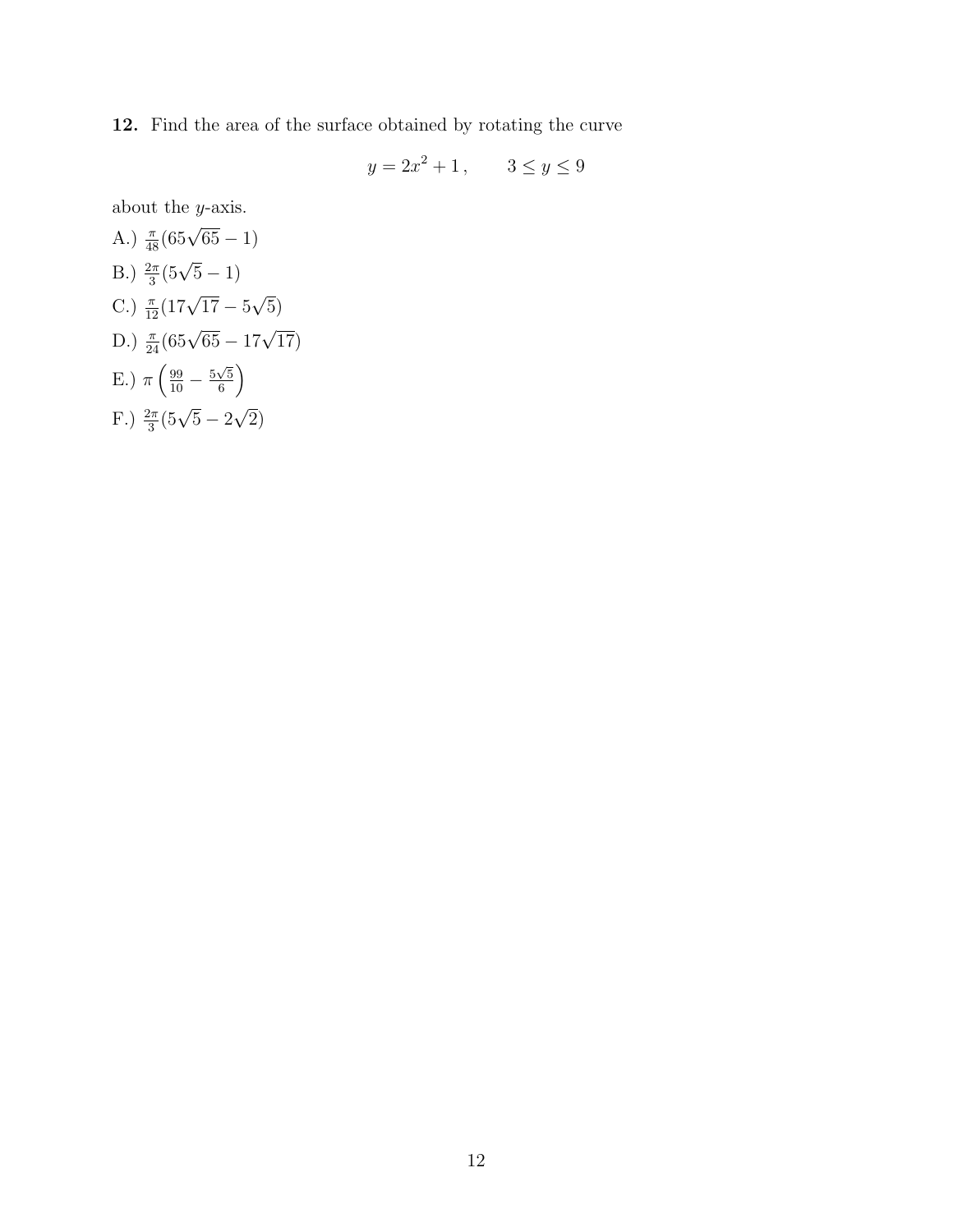13. Consider the following three series:

$$
\sum_{n=1}^{\infty} \frac{1}{n + \sqrt{n}} \quad \text{and} \quad \sum_{n=1}^{\infty} \frac{1}{n^2 + \sqrt{n}} \quad \text{and} \quad \sum_{n=1}^{\infty} \frac{1}{n^2 + n}
$$

Which of the following is true?

- A.) only the first series converges
- B.) only the second series converges
- C.) only the third series converges
- D.) both the first and second series converge
- E.) both the first and third series converge
- F.) both the second and third series converge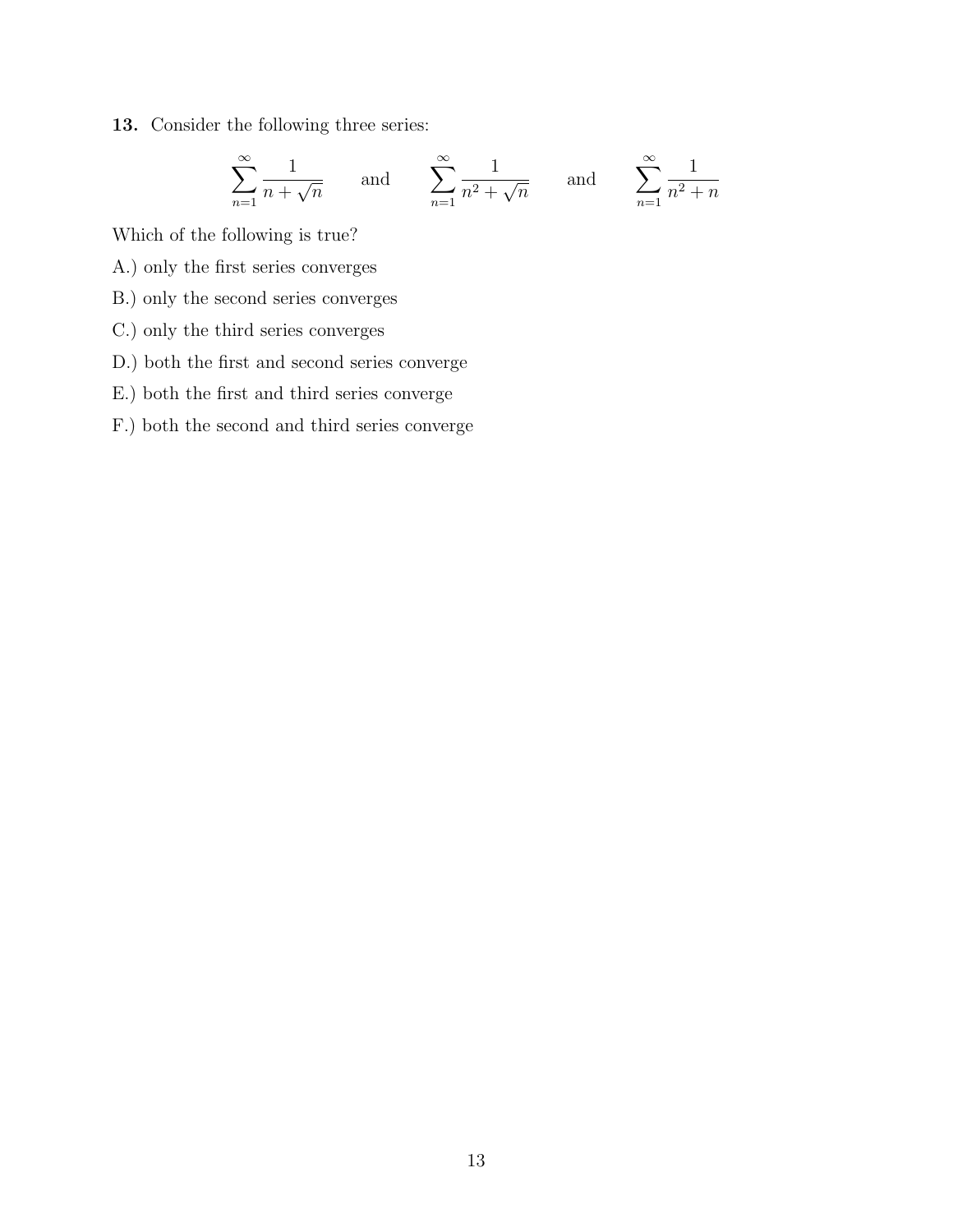14. Find the first few terms of the Maclaurin series for

$$
f(x) = \int \frac{\sin x}{x} dx.
$$

A.) 
$$
C + x - \frac{x^3}{3} + \frac{x^5}{5} - \frac{x^7}{7} + \cdots
$$
  
\nB.)  $C + 1 - \frac{x^2}{(3)(3!)} + \frac{x^4}{(5)(5!)} - \frac{x^6}{(7)(7!)} + \cdots$   
\nC.)  $C + 1 - \frac{x^2}{3!} + \frac{x^4}{5!} - \frac{x^6}{7!} + \cdots$   
\nD.)  $C + 1 - \frac{x^2}{2!} + \frac{x^4}{4!} - \frac{x^6}{6!} + \cdots$   
\nE.)  $C + x - \frac{x^3}{(3)(3!)} + \frac{x^5}{(5)(5!)} - \frac{x^7}{(7)(7!)} + \cdots$   
\nF.)  $C + x - \frac{x^3}{3!} + \frac{x^5}{5!} - \frac{x^7}{7!} + \cdots$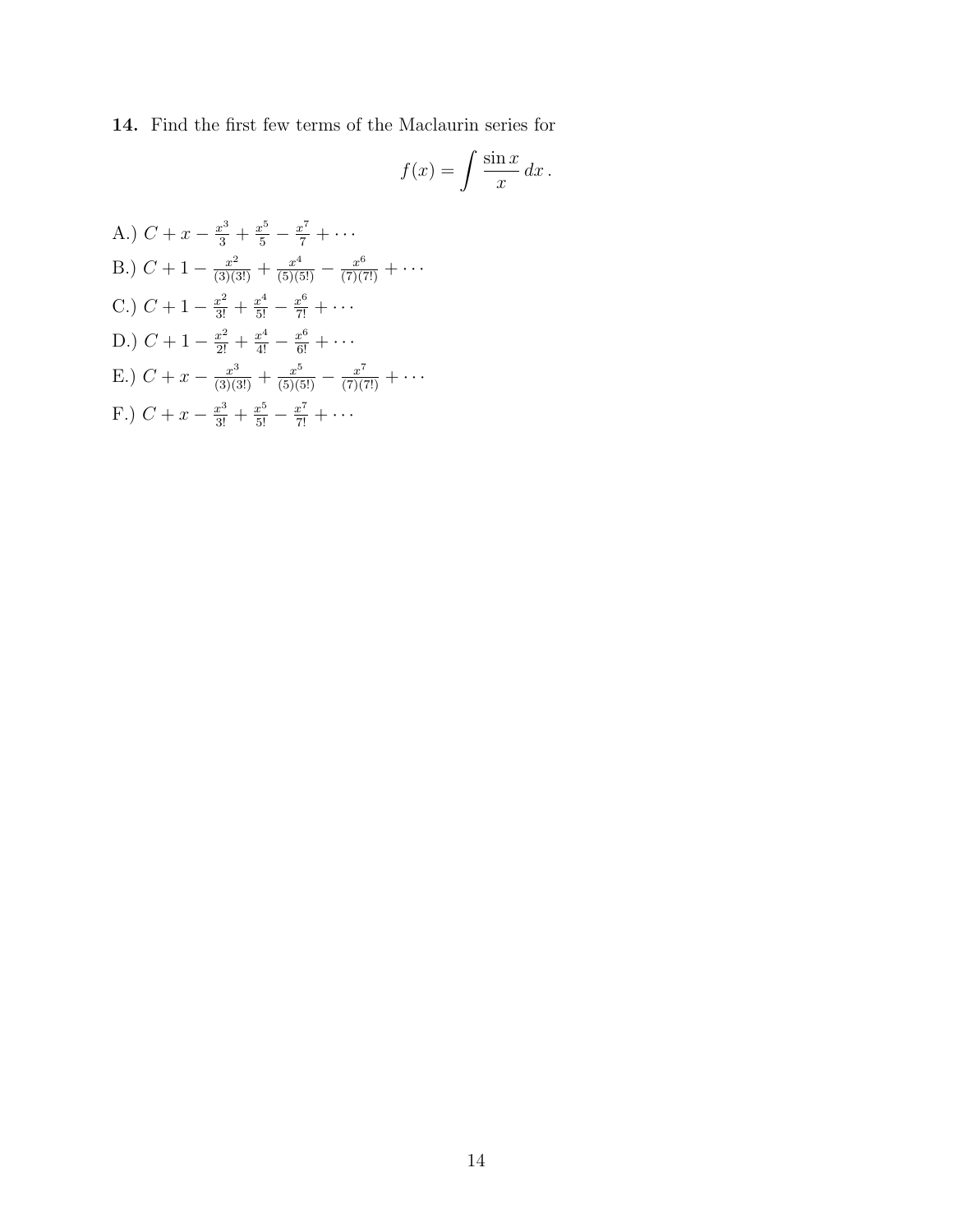15. Find the volume of the solid obtained by rotating the region bounded by the curves

 $y = x^{3/2}$  and  $y = 0$  and  $x = 1$ about the y-axis. A.)  $2\pi/5$  B.)  $\pi/2$  C.)  $5\pi/4$  D.)  $4\pi/3$  E.)  $5\pi/2$  F.)  $4\pi/7$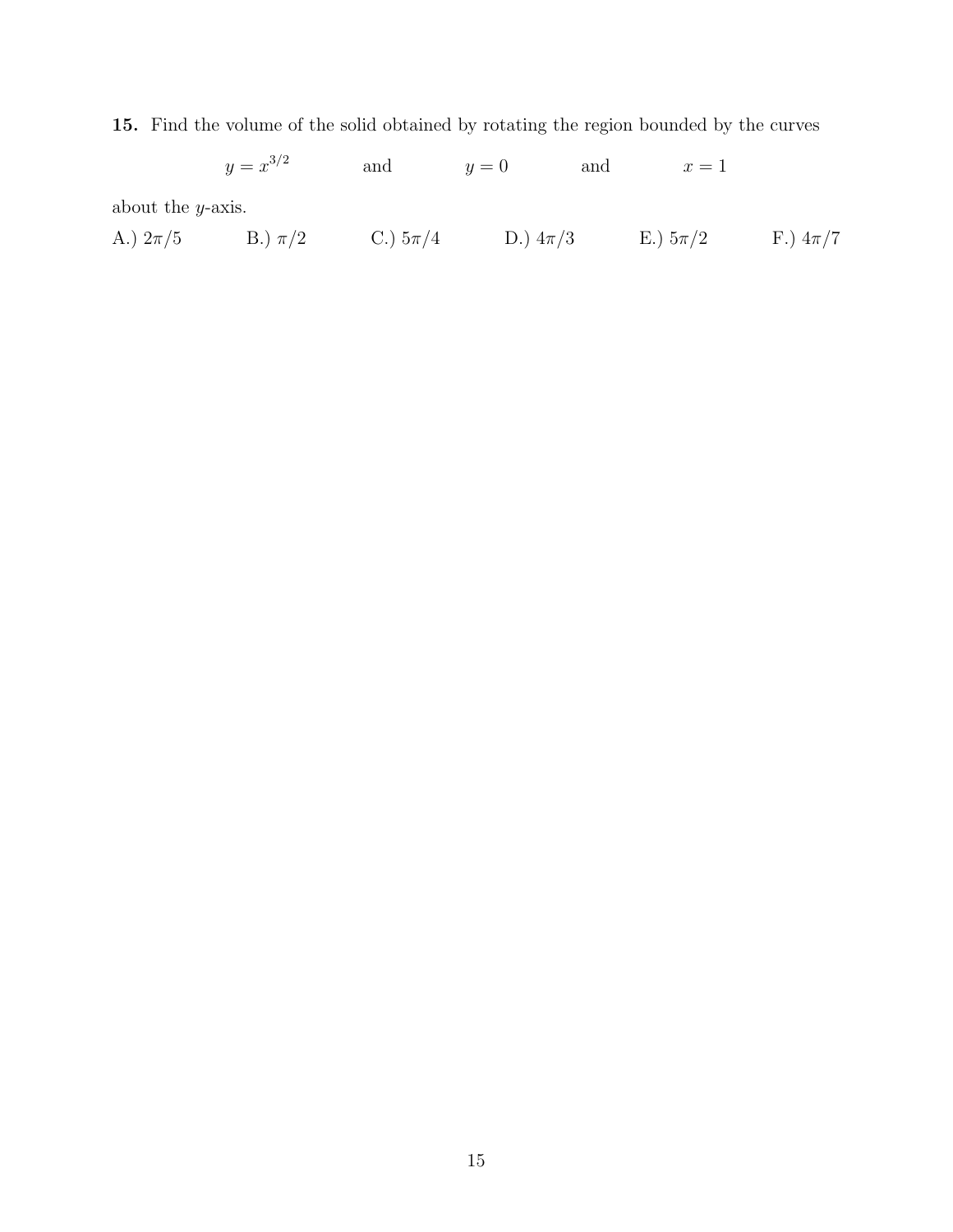**16.** A curve  $C$  is defined by the parametric equations

$$
x = t - 3t^3, \qquad y = 3t^2.
$$

The curve is given below. Notice that part of the curve contains a loop. Find the length of the loop.

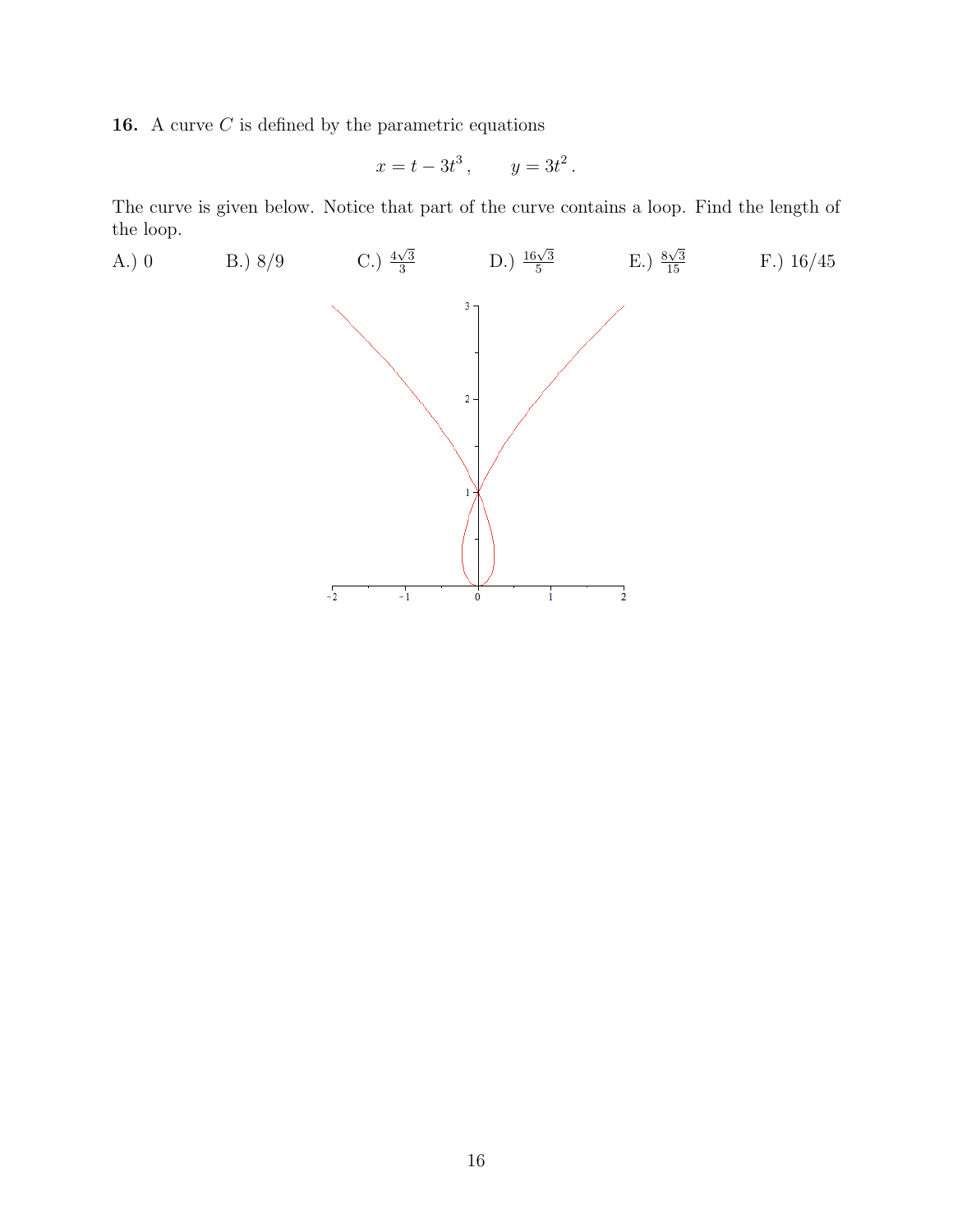## 17. The curve

$$
r = 2\sin(3\theta)
$$

is a calculus flower with three leaves. Find the area of the region contained in the flower.

A.)  $\pi/6$  B.)  $\pi/4$  C.)  $\pi/3$  D.)  $\pi/2$  E.)  $\pi$  F.)  $2\pi$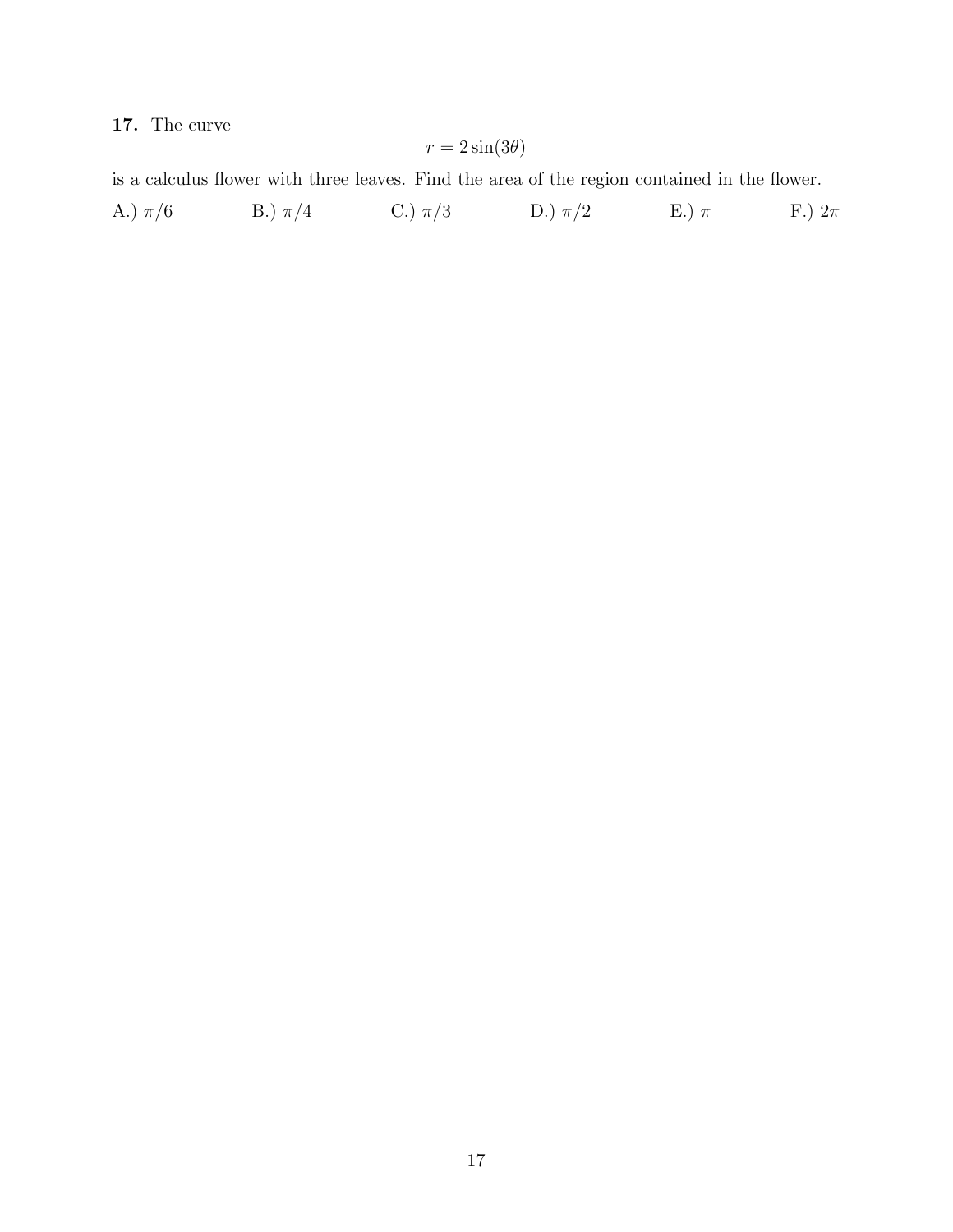18. Evaluate the integral.

$$
\int_0^{1/2} \sqrt{1 - 4x^2} \, dx
$$
  
\nA.)  $\pi/8$  \t B.)  $\pi/6$  \t C.)  $\pi/4$  \t D.)  $\pi/3$  \t E.)  $\pi/2$  \t F.)  $\pi$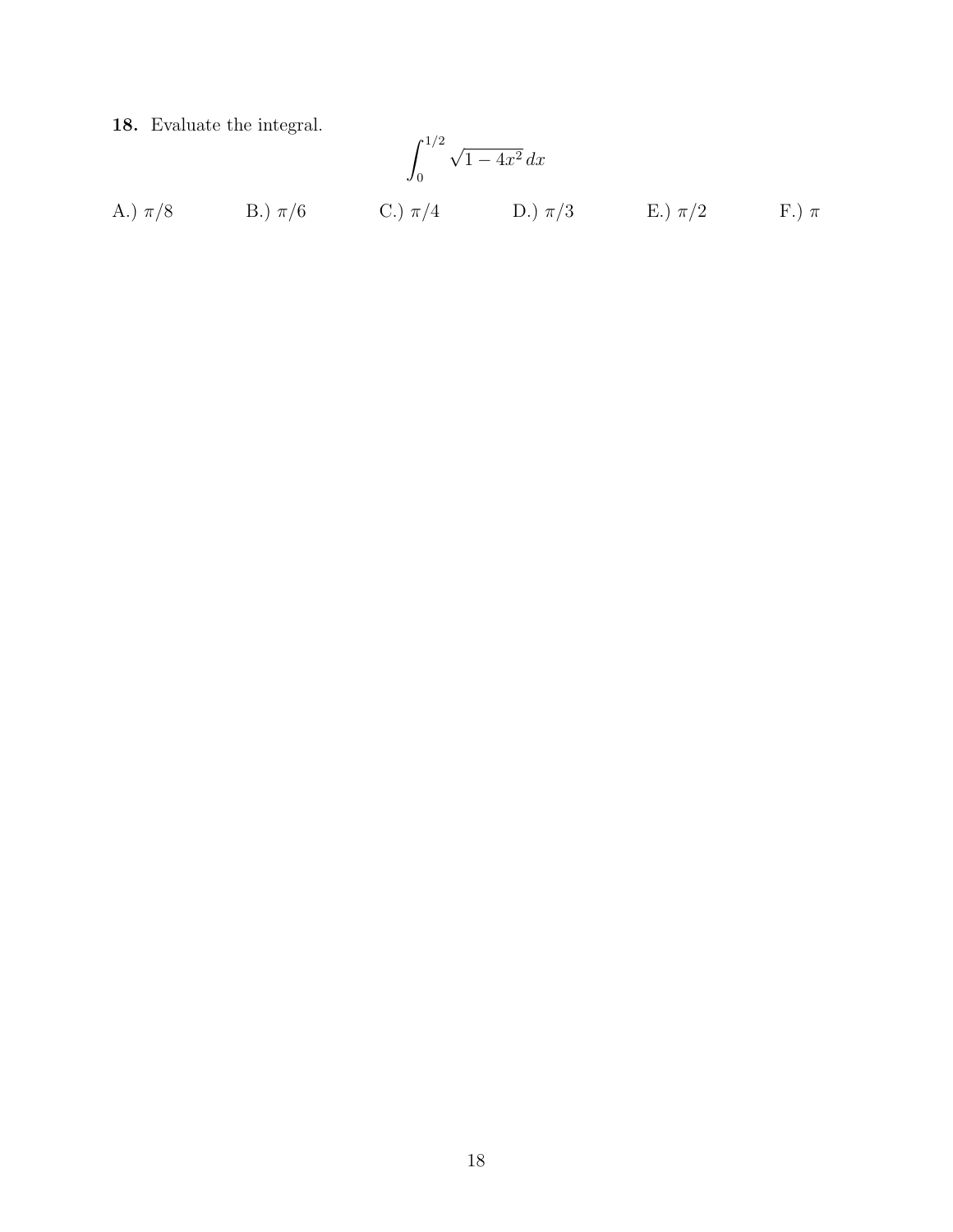19. Evaluate the integral.

A.) 
$$
\frac{1}{4}(e^2-1)
$$
 B.)  $\frac{1}{4}(5e^2-1)$  C.)  $\frac{1}{4}(3e^2+1)$  D.)  $\frac{1}{2}e^2-1$  E.)  $-1/2$  F.)  $\frac{5}{2}e^2-4$